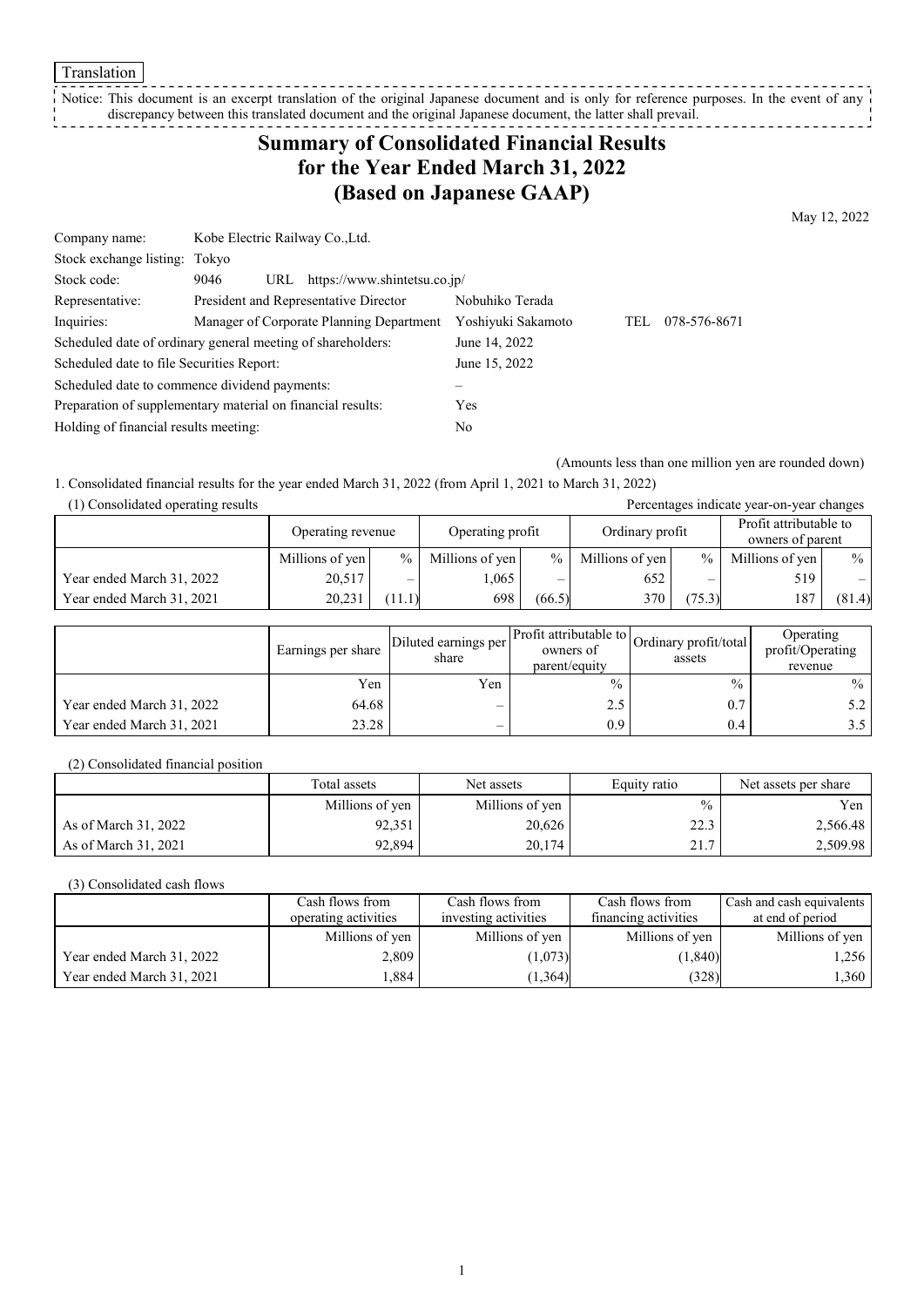#### 2. Cash dividends

|                                          |     | Annual dividends per share                                            |                          |          |       |                          | Dividend payout                        | Ratio of dividends<br>to net assets |
|------------------------------------------|-----|-----------------------------------------------------------------------|--------------------------|----------|-------|--------------------------|----------------------------------------|-------------------------------------|
|                                          |     | 1st quarter-end   2nd quarter-end   3rd quarter-end   Fiscal year-end |                          |          | Total |                          | dividends (Total) ratio (Consolidated) | (Consolidated)                      |
|                                          | Yen | Yen                                                                   | Yen                      | Yen      | Yen   | Millions of yen          | $\frac{0}{0}$                          | $\%$                                |
| Year ended March 31, 2021                | —   | 0.00                                                                  | $\overline{\phantom{0}}$ | $0.00\,$ | 0.00  | $\overline{\phantom{0}}$ |                                        |                                     |
| Year ended March 31, 2022                | –   | 0.00                                                                  | –                        | $0.00\,$ | 0.00  | –                        | _                                      |                                     |
| Year ending March 31, 2023<br>(Forecast) | —   | 0.00                                                                  | –                        | $0.00\,$ | 0.00  |                          | –                                      |                                     |

3. Forecast of consolidated financial results for the year ending March 31, 2023 (from April 1, 2022 to March 31, 2023)

| Percentages indicate year-on-year changes |                   |     |                     |      |                     |      |                                            |               |       |                    |
|-------------------------------------------|-------------------|-----|---------------------|------|---------------------|------|--------------------------------------------|---------------|-------|--------------------|
|                                           | Operating revenue |     | Operating profit    |      | Ordinary profit     |      | Profit attributable to<br>owners of parent |               |       | Earnings per share |
|                                           | Millions of yen   |     | $%$ Millions of yen |      | $%$ Millions of yen |      | $%$ Millions of yen                        | $\frac{0}{0}$ | Yen   |                    |
| Full year                                 | 21.640            | 5.5 | .500                | 40.8 | 930                 | 42.6 | 590                                        | 13.7          | 73.41 |                    |

No

4. Notes

(1) Changes in significant subsidiaries during the year ended March 31, 2022 (changes in specified subsidiaries resulting in the change in scope of consolidation):

(2) Changes in accounting policies, changes in accounting estimates, and restatement of prior period financial statements

| Changes in accounting policies due to revisions to accounting standards and other regulations: | Yes |
|------------------------------------------------------------------------------------------------|-----|
| Changes in accounting policies due to other reasons:                                           | No. |
| Changes in accounting estimates:                                                               | No. |
| Restatement of prior period financial statements:                                              | No. |

(3) Number of issued shares (common shares)

Total number of issued shares at the end of the period (including treasury shares)

| As of March 31, 2022                               |  | 8,061,566 shares   As of March 31, 2021      | 8,061,566 shares |
|----------------------------------------------------|--|----------------------------------------------|------------------|
| Number of treasury shares at the end of the period |  |                                              |                  |
| As of March 31, 2022                               |  | 24.592 shares As of March 31, 2021           | $23,718$ shares  |
| Average number of shares during the period         |  |                                              |                  |
| Year ended March 31, 2022                          |  | 8,037,397 shares   Year ended March 31, 2021 | 8,037,834 shares |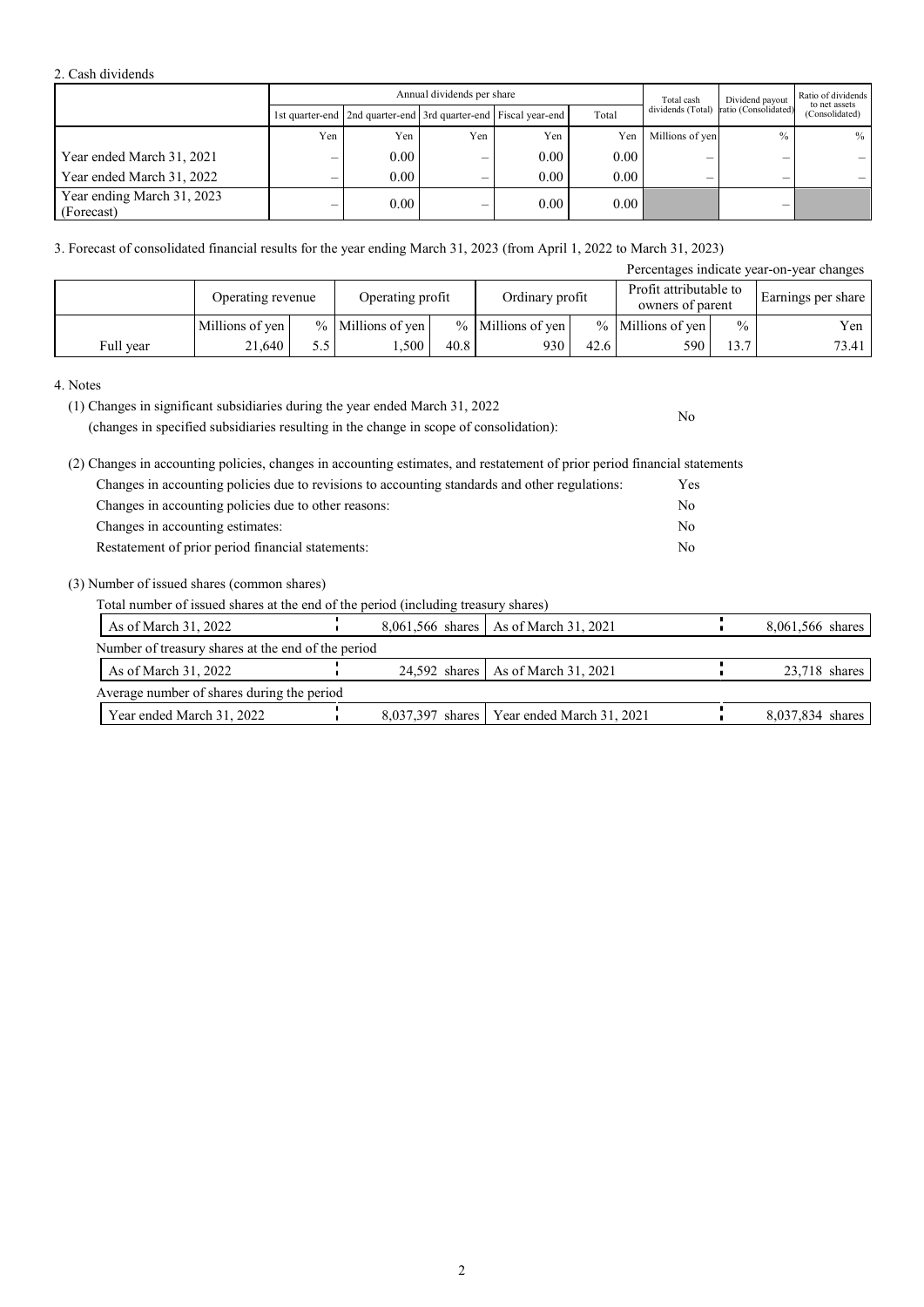# **Consolidated financial statements**

**Consolidated balance sheets**

|                                        |                      | (Millions of yen)    |
|----------------------------------------|----------------------|----------------------|
|                                        | As of March 31, 2021 | As of March 31, 2022 |
| Assets                                 |                      |                      |
| Current assets                         |                      |                      |
| Cash and deposits                      | 1,371                | 1,262                |
| Notes and accounts receivable - trade  | 916                  | 1,284                |
| Short-term loans receivable            | 39                   | 69                   |
| Land and buildings for sale            | 343                  | 279                  |
| Merchandise                            | 111                  | 121                  |
| Supplies                               | 419                  | 396                  |
| Other                                  | 2,503                | 2,576                |
| Allowance for doubtful accounts        | (0)                  | (0)                  |
| Total current assets                   | 5,704                | 5,988                |
| Non-current assets                     |                      |                      |
| Property, plant and equipment          |                      |                      |
| Buildings and structures, net          | 42,404               | 41,519               |
| Machinery, equipment and vehicles, net | 5,790                | 5,434                |
| Land                                   | 34,692               | 34,691               |
| Construction in progress               | 257                  | 240                  |
| Other, net                             | 424                  | 551                  |
| Total property, plant and equipment    | 83,569               | 82,436               |
| Intangible assets                      |                      |                      |
| Other                                  | 594                  | 577                  |
| Total intangible assets                | 594                  | 577                  |
| Investments and other assets           |                      |                      |
| Investment securities                  | 1,017                | 1,126                |
| Long-term loans receivable             | 427                  | 352                  |
| Retirement benefit asset               | 1,203                | 1,419                |
| Other                                  | 394                  | 468                  |
| Allowance for doubtful accounts        | (17)                 | (17)                 |
| Total investments and other assets     | 3,026                | 3,348                |
| Total non-current assets               | 87,190               | 86,362               |
| Total assets                           | 92,894               | 92,351               |
|                                        |                      |                      |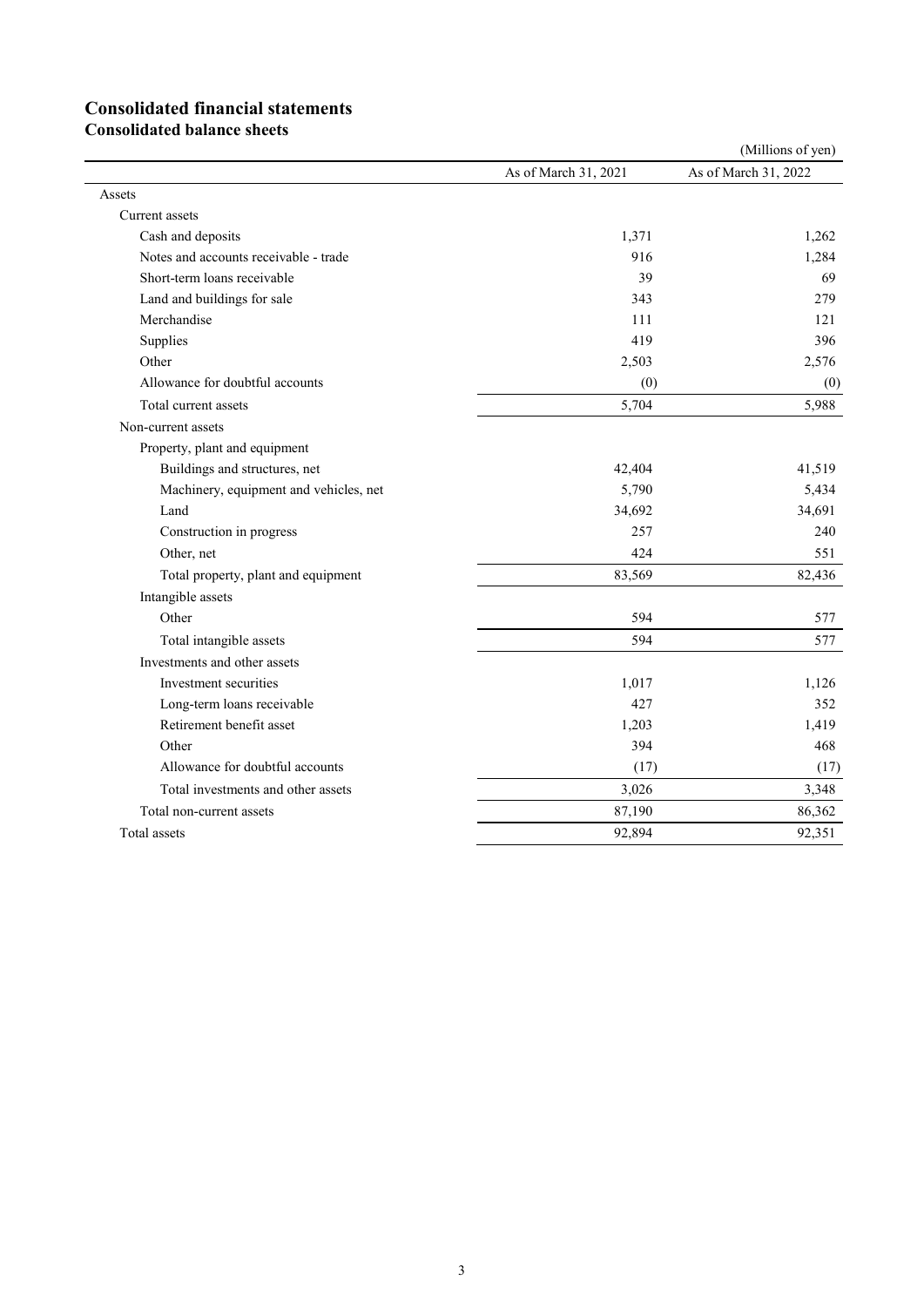|                                                       |                      | (Millions of yen)    |
|-------------------------------------------------------|----------------------|----------------------|
|                                                       | As of March 31, 2021 | As of March 31, 2022 |
| Liabilities                                           |                      |                      |
| Current liabilities                                   |                      |                      |
| Notes and accounts payable - trade                    | 2,030                | 2,692                |
| Short-term borrowings                                 | 22,893               | 29,298               |
| Income taxes payable                                  | 37                   | 91                   |
| Advances received                                     | 1,038                | 975                  |
| Provision for bonuses                                 | 48                   | 49                   |
| Other                                                 | 2,625                | 2,634                |
| Total current liabilities                             | 28,675               | 35,741               |
| Non-current liabilities                               |                      |                      |
| Long-term borrowings                                  | 37,583               | 29,539               |
| Deferred tax liabilities                              | 256                  | 255                  |
| Deferred tax liabilities for land revaluation         | 3,471                | 3,471                |
| Retirement benefit liability                          | 112                  | 108                  |
| Long-term accounts payable - other                    | 775                  | 812                  |
| Long-term guarantee deposits                          | 934                  | 928                  |
| Other                                                 | 911                  | 866                  |
| Total non-current liabilities                         | 44,044               | 35,982               |
| <b>Total liabilities</b>                              | 72,719               | 71,724               |
| Net assets                                            |                      |                      |
| Shareholders' equity                                  |                      |                      |
| Share capital                                         | 11,710               | 11,710               |
| Retained earnings                                     | 6,502                | 6,974                |
| Treasury shares                                       | (85)                 | (88)                 |
| Total shareholders' equity                            | 18,127               | 18,596               |
| Accumulated other comprehensive income                |                      |                      |
| Valuation difference on available-for-sale securities | 246                  | 250                  |
| Deferred gains or losses on hedges                    | $\mathbf{1}$         | $\Omega$             |
| Revaluation reserve for land                          | 1,500                | 1,503                |
| Remeasurements of defined benefit plans               | 298                  | 275                  |
| Total accumulated other comprehensive income          | 2,047                | 2,029                |
| Total net assets                                      | 20,174               | 20,626               |
| Total liabilities and net assets                      | 92,894               | 92,351               |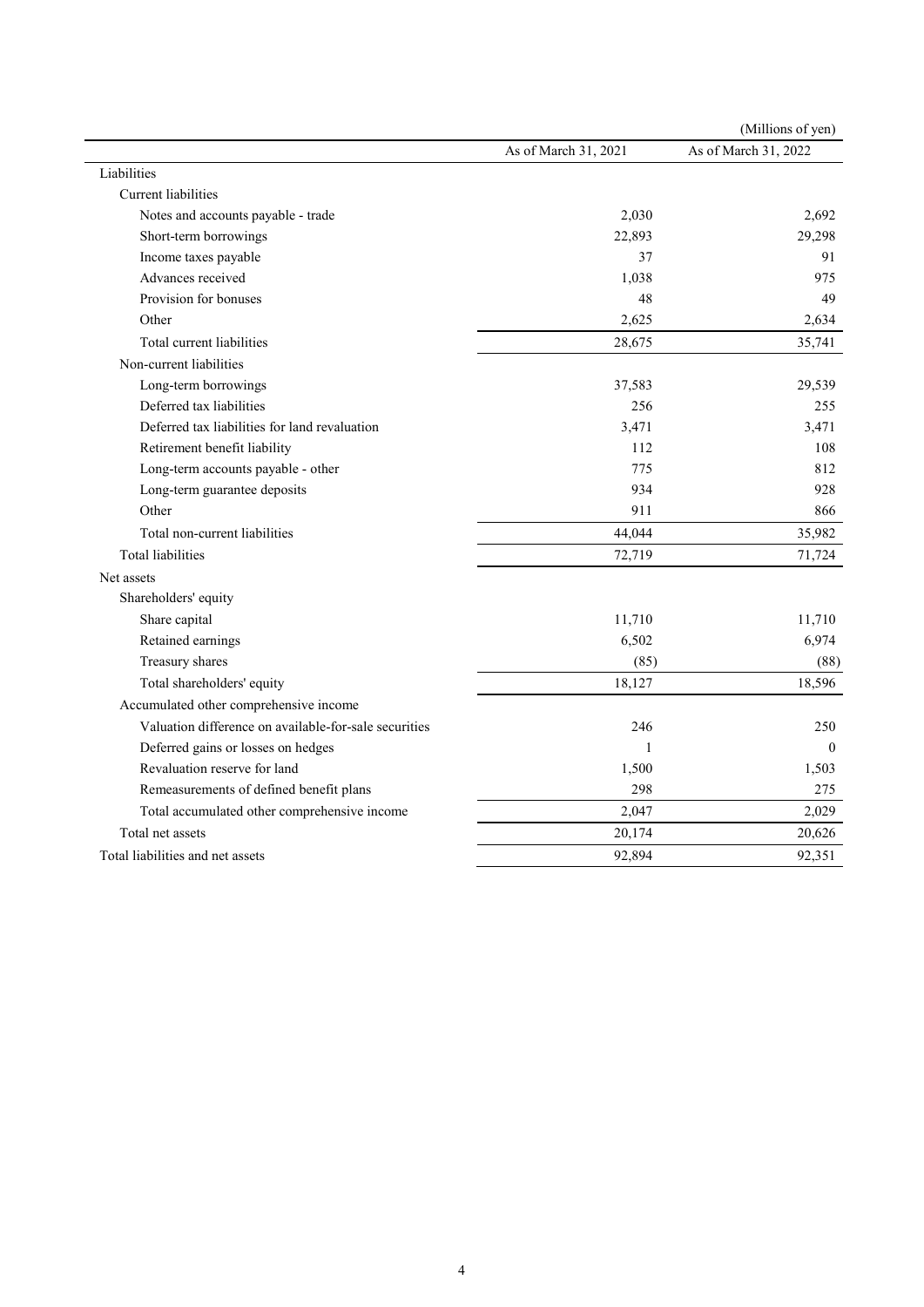# **Consolidated statements of income and consolidated statements of comprehensive income Consolidated statements of income**

|                                                              |                   | (Millions of yen) |
|--------------------------------------------------------------|-------------------|-------------------|
|                                                              | Fiscal year ended | Fiscal year ended |
|                                                              | March 31, 2021    | March 31, 2022    |
| Operating revenue                                            | 20,231            | 20,517            |
| Operating expenses                                           |                   |                   |
| Operating expenses and cost of sales of transportation       | 16,951            | 16,884            |
| Selling, general and administrative expenses                 | 2,581             | 2,567             |
| Total operating expenses                                     | 19,532            | 19,452            |
| Operating profit                                             | 698               | 1,065             |
| Non-operating income                                         |                   |                   |
| Interest income                                              | 1                 | 1                 |
| Dividend income                                              | 23                | 27                |
| Reversal of clerical costs on work performed on contract     | 75                | 15                |
| Subsidy income                                               | 84                | 83                |
| Subsidies for employment adjustment                          | 180               | 90                |
| Miscellaneous income                                         | 117               | 106               |
| Total non-operating income                                   | 483               | 325               |
| Non-operating expenses                                       |                   |                   |
| Interest expenses                                            | 612               | 577               |
| compensation for absence for work                            | 142               | 85                |
| Miscellaneous expenses                                       | 56                | 75                |
| Total non-operating expenses                                 | 811               | 738               |
| Ordinary profit                                              | 370               | 652               |
| Extraordinary income                                         |                   |                   |
| Contribution for construction                                | 1,074             | 466               |
| Total extraordinary income                                   | 1,074             | 466               |
| <b>Extraordinary losses</b>                                  |                   |                   |
| Tax purpose reduction entry of contribution for construction | 1,074             | 466               |
| Other                                                        | 9                 | 7                 |
| Total extraordinary losses                                   | 1,083             | 474               |
| Profit before income taxes                                   | 361               | 644               |
| Income taxes - current                                       | 68                | 93                |
| Income taxes - deferred                                      | 105               | 30                |
| Total income taxes                                           | 174               | 124               |
| Profit                                                       | 187               | 519               |
| Profit attributable to owners of parent                      | 187               | 519               |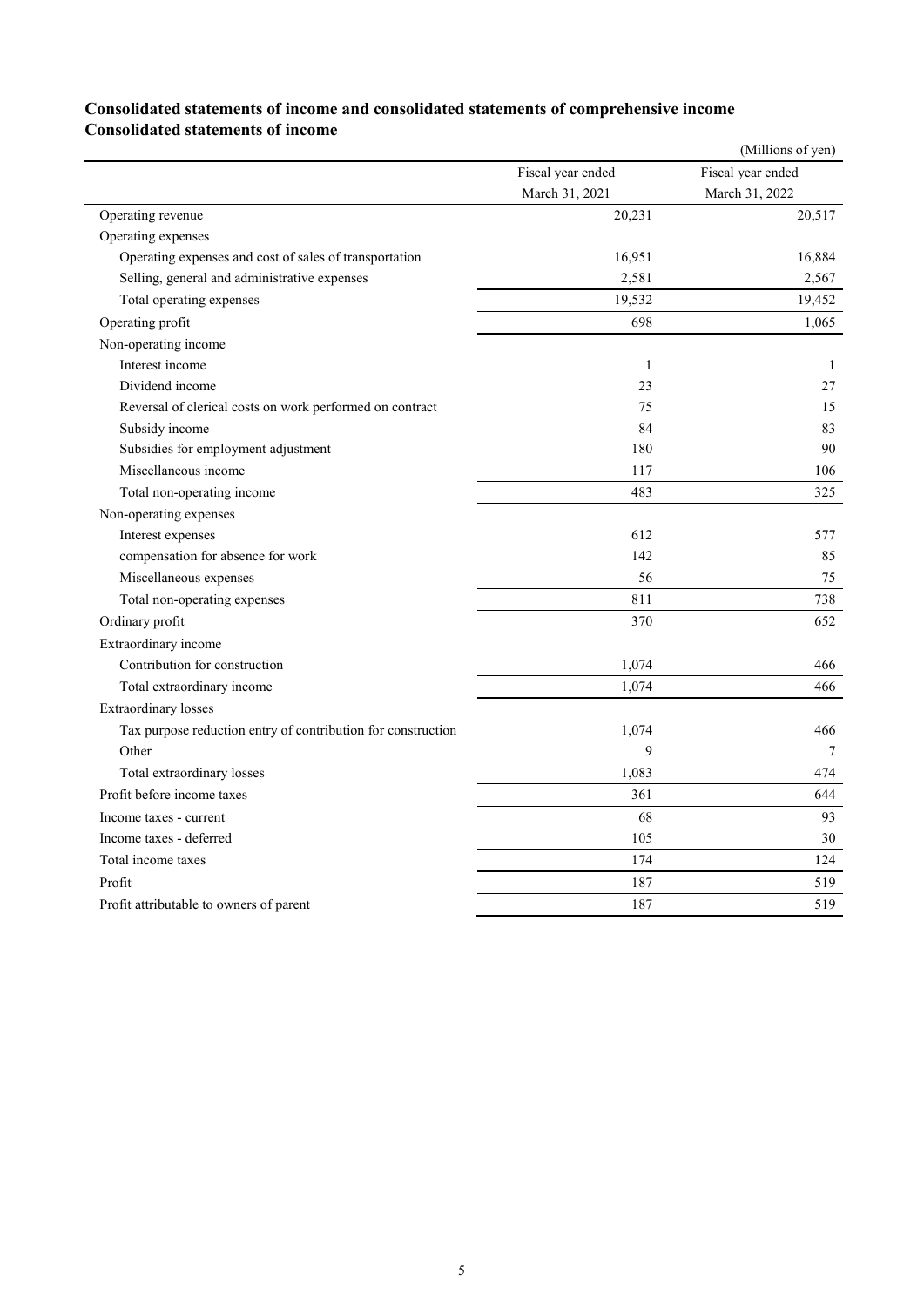# **Consolidated statements of comprehensive income**

|                                                       |                   | (Millions of yen) |
|-------------------------------------------------------|-------------------|-------------------|
|                                                       | Fiscal year ended | Fiscal year ended |
|                                                       | March 31, 2021    | March 31, 2022    |
| Profit                                                | 187               | 519               |
| Other comprehensive income                            |                   |                   |
| Valuation difference on available-for-sale securities | 147               | 3                 |
| Deferred gains or losses on hedges                    | (0)               | (0)               |
| Remeasurements of defined benefit plans, net of tax   | 404               | (23)              |
| Total other comprehensive income                      | 551               | (20)              |
| Comprehensive income                                  | 738               | 499               |
| Comprehensive income attributable to                  |                   |                   |
| Comprehensive income attributable to owners of parent | 738               | 499               |
| Comprehensive income attributable to non-controlling  |                   |                   |
| interests                                             |                   |                   |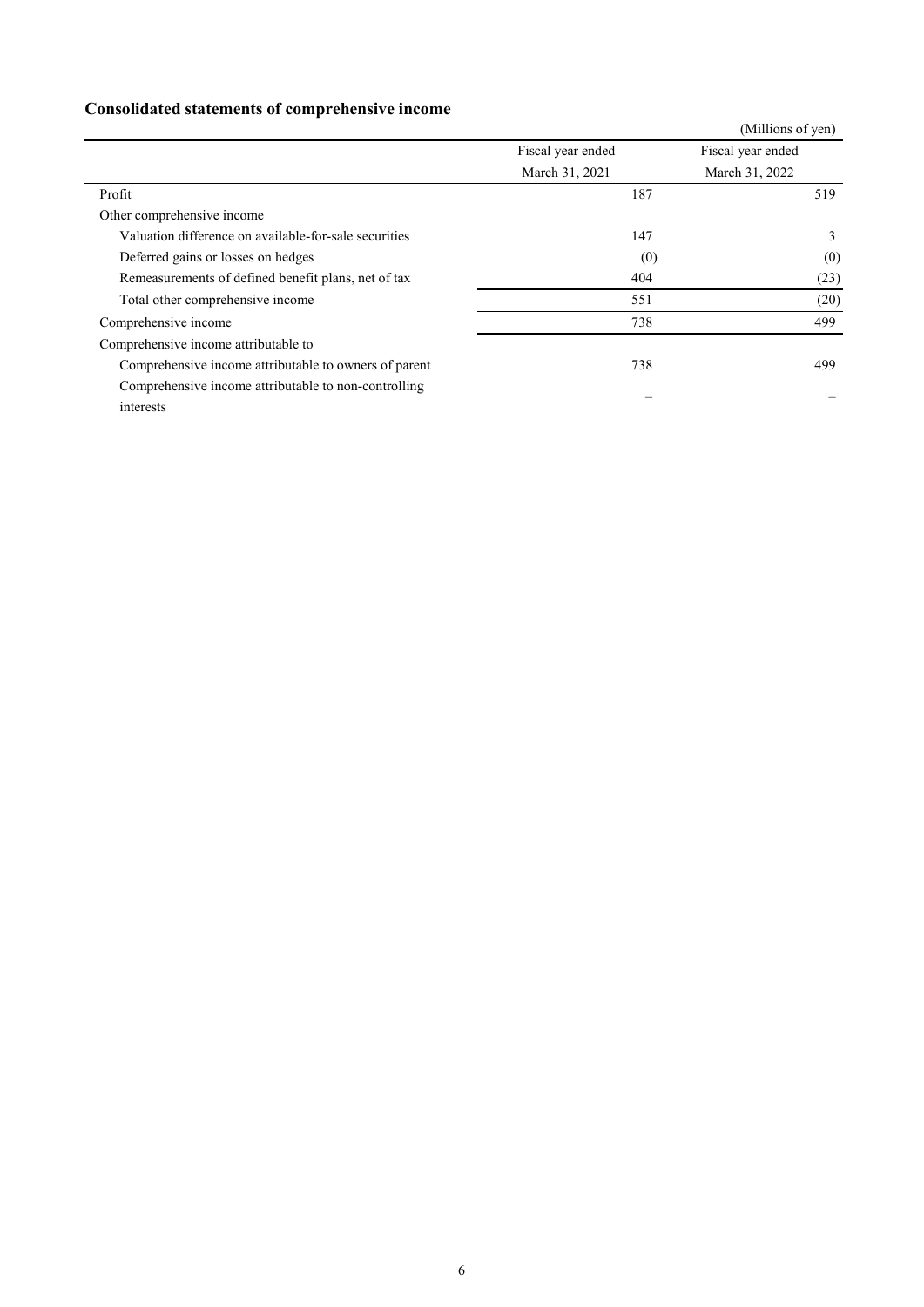### **Consolidated statements of changes in equity**

Fiscal year ended March 31, 2021

|                                                         |                                 |                   |                 | (Millions of yen)          |  |  |
|---------------------------------------------------------|---------------------------------|-------------------|-----------------|----------------------------|--|--|
|                                                         | Shareholders' equity            |                   |                 |                            |  |  |
|                                                         | Share capital                   | Retained earnings | Treasury shares | Total shareholders' equity |  |  |
| Balance at beginning of period                          | 11,710                          | 6,314             | (79)            | 17,945                     |  |  |
| Changes during period                                   |                                 |                   |                 |                            |  |  |
| Profit attributable to owners<br>of parent              |                                 | 187               |                 | 187                        |  |  |
| Purchase of treasury shares                             |                                 |                   | (5)             | (5)                        |  |  |
| Net changes in items other<br>than shareholders' equity |                                 |                   |                 |                            |  |  |
| Total changes during period                             | $\hspace{0.1mm}-\hspace{0.1mm}$ | 187               | (5)             | 181                        |  |  |
| Balance at end of period                                | 11,710                          | 6,502             | (85)            | 18,127                     |  |  |

|                                                         | Accumulated other comprehensive income                         |                                       |                                 |                                               |                                                       |                  |
|---------------------------------------------------------|----------------------------------------------------------------|---------------------------------------|---------------------------------|-----------------------------------------------|-------------------------------------------------------|------------------|
|                                                         | Valuation<br>difference on<br>available-for-sale<br>securities | Deferred gains or<br>losses on hedges | Revaluation<br>reserve for land | Remeasurements<br>of defined benefit<br>plans | Total accumulated<br>other<br>comprehensive<br>income | Total net assets |
| Balance at beginning of period                          | 99                                                             | $\overline{2}$                        | 1,500                           | (105)                                         | 1,496                                                 | 19,441           |
| Changes during period                                   |                                                                |                                       |                                 |                                               |                                                       |                  |
| Profit attributable to owners<br>of parent              |                                                                |                                       |                                 |                                               |                                                       | 187              |
| Purchase of treasury shares                             |                                                                |                                       |                                 |                                               |                                                       | (5)              |
| Net changes in items other<br>than shareholders' equity | 147                                                            | (0)                                   | $\overline{\phantom{0}}$        | 404                                           | 551                                                   | 551              |
| Total changes during period                             | 147                                                            | (0)                                   | -                               | 404                                           | 551                                                   | 732              |
| Balance at end of period                                | 246                                                            |                                       | 1,500                           | 298                                           | 2,047                                                 | 20,174           |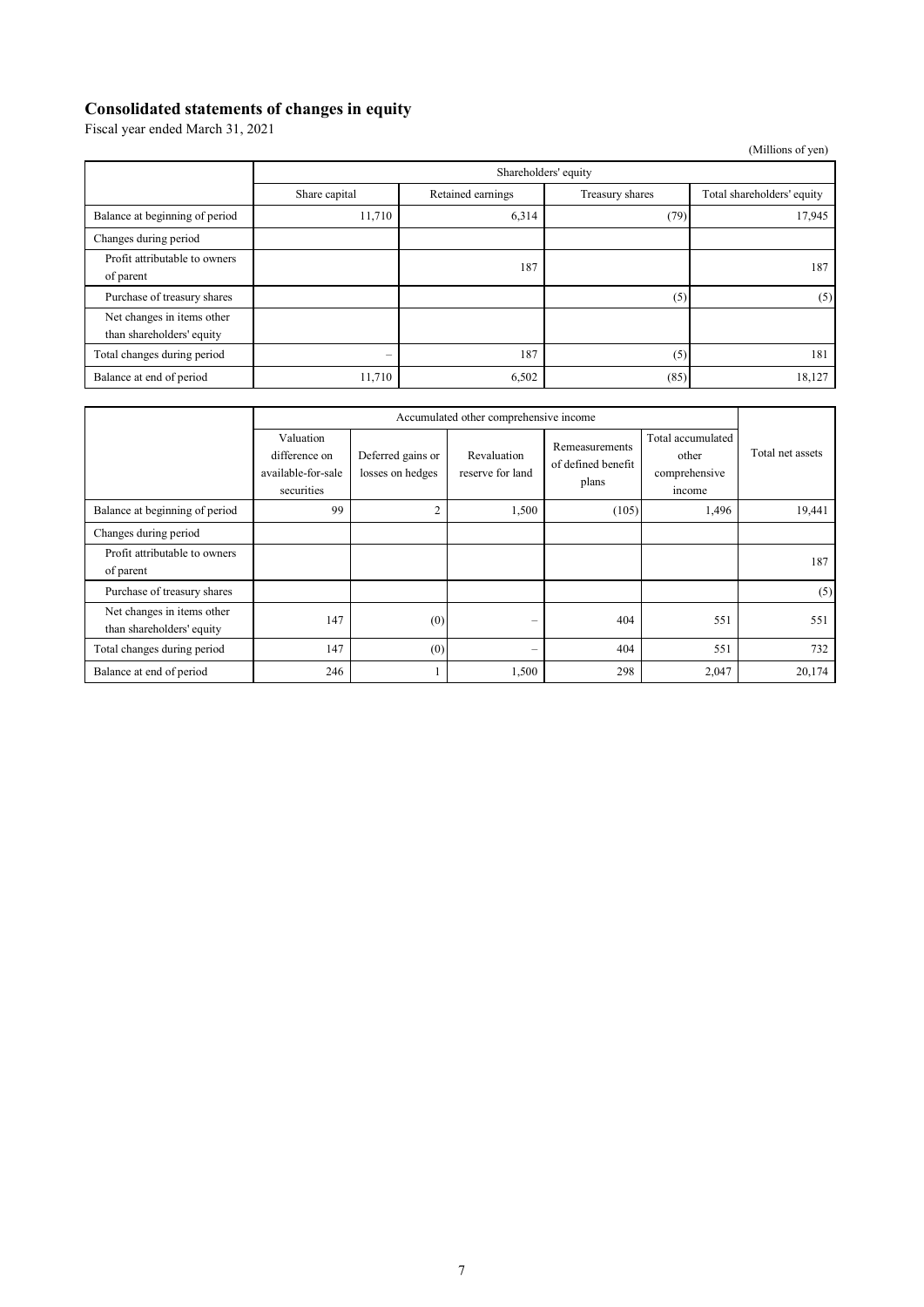### Fiscal year ended March 31, 2022

(Millions of yen)

|                                                            | Shareholders' equity     |                   |                 |                            |  |  |
|------------------------------------------------------------|--------------------------|-------------------|-----------------|----------------------------|--|--|
|                                                            | Share capital            | Retained earnings | Treasury shares | Total shareholders' equity |  |  |
| Balance at beginning of period                             | 11,710                   | 6,502             | (85)            | 18,127                     |  |  |
| Cumulative effects of<br>changes in accounting<br>policies |                          | (44)              |                 | (44)                       |  |  |
| Restated balance                                           | 11,710                   | 6,457             | (85)            | 18,083                     |  |  |
| Changes during period                                      |                          |                   |                 |                            |  |  |
| Profit attributable to owners<br>of parent                 |                          | 519               |                 | 519                        |  |  |
| Purchase of treasury shares                                |                          |                   | (2)             | (2)                        |  |  |
| Reversal of revaluation<br>reserve for land                |                          | (2)               |                 | (2)                        |  |  |
| Net changes in items other<br>than shareholders' equity    |                          |                   |                 |                            |  |  |
| Total changes during period                                | $\overline{\phantom{0}}$ | 516               | (2)             | 513                        |  |  |
| Balance at end of period                                   | 11,710                   | 6,974             | (88)            | 18,596                     |  |  |

|                                                            | Accumulated other comprehensive income                         |                                       |                                 |                                               |                                                       |                  |
|------------------------------------------------------------|----------------------------------------------------------------|---------------------------------------|---------------------------------|-----------------------------------------------|-------------------------------------------------------|------------------|
|                                                            | Valuation<br>difference on<br>available-for-sale<br>securities | Deferred gains or<br>losses on hedges | Revaluation<br>reserve for land | Remeasurements<br>of defined benefit<br>plans | Total accumulated<br>other<br>comprehensive<br>income | Total net assets |
| Balance at beginning of period                             | 246                                                            |                                       | 1,500                           | 298                                           | 2,047                                                 | 20,174           |
| Cumulative effects of<br>changes in accounting<br>policies |                                                                |                                       |                                 |                                               |                                                       | (44)             |
| <b>Restated balance</b>                                    | 246                                                            |                                       | 1,500                           | 298                                           | 2,047                                                 | 20,130           |
| Changes during period                                      |                                                                |                                       |                                 |                                               |                                                       |                  |
| Profit attributable to owners<br>of parent                 |                                                                |                                       |                                 |                                               |                                                       | 519              |
| Purchase of treasury shares                                |                                                                |                                       |                                 |                                               |                                                       | (2)              |
| Reversal of revaluation<br>reserve for land                |                                                                |                                       |                                 |                                               |                                                       | (2)              |
| Net changes in items other<br>than shareholders' equity    | 3                                                              | (0)                                   | $\overline{2}$                  | (23)                                          | (17)                                                  | (17)             |
| Total changes during period                                | $\overline{3}$                                                 | (0)                                   | $\overline{2}$                  | (23)                                          | (17)                                                  | 496              |
| Balance at end of period                                   | 250                                                            | $\mathbf{0}$                          | 1,503                           | 275                                           | 2,029                                                 | 20,626           |